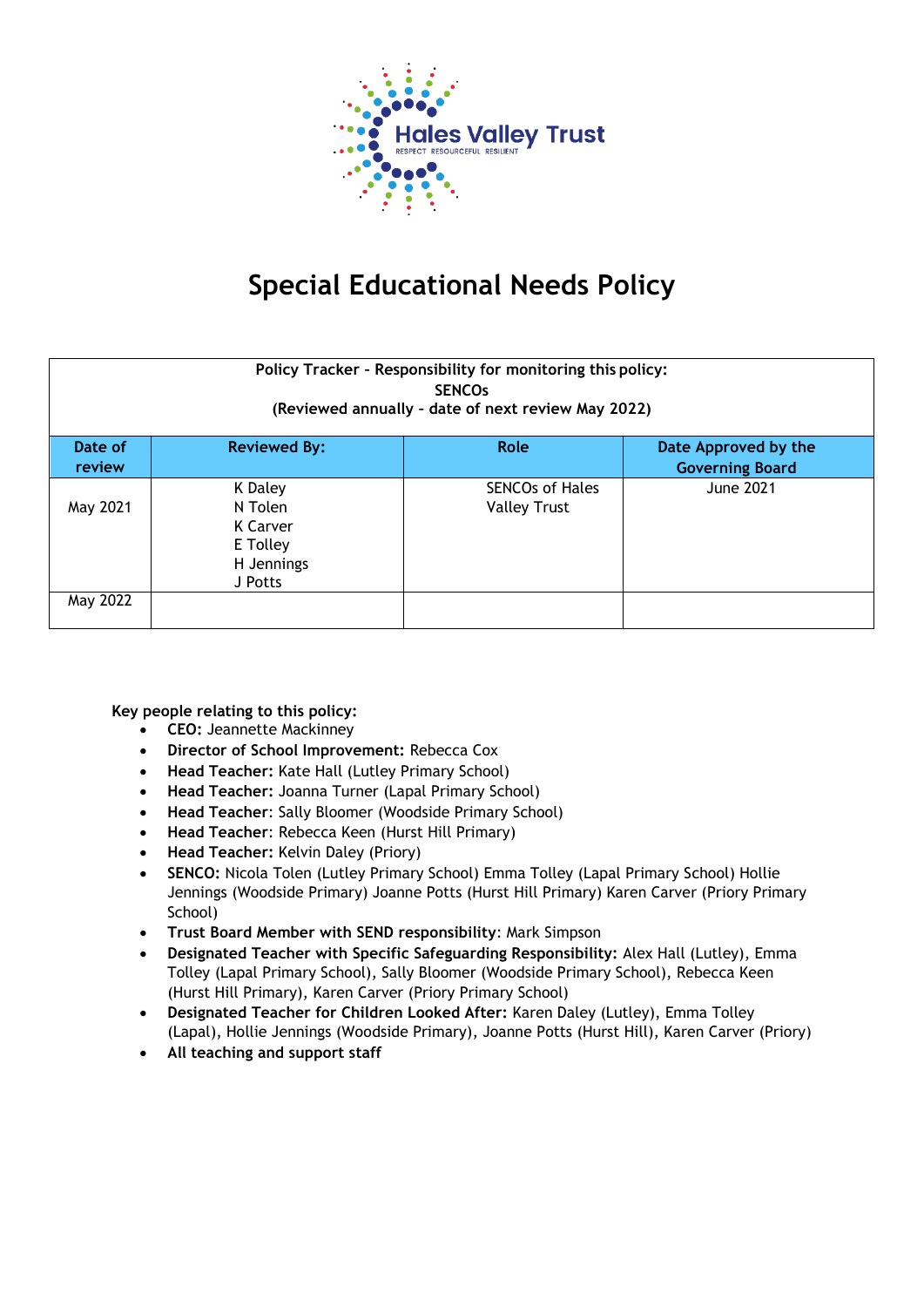## **1 Mission Statement**

- **1.1** All academies within Hales Valley Trust share common values and an ethos that every child will be supported to become respectful, resourceful and resilient, in order to achieve *Success for All.*
- **1.2** Each school also has its own set of values that underpin the work of the school. At Hurst Hill Primary school are values are: H – Honesty, A – Positive Attitude, R – Resilience, R – Respect and C – Caring.

Our support for all children within our care extends to those children with additional needs that require assistance to help them fulfil their potential.

- **1.3** At Hales Valley Trust we recognise that every child is an individual with particular educational needs and abilities. We are committed to offering an inclusive curriculum to ensure the best possible outcomes for all our children, whatever their needs or abilities.
- **1.4** Special educational needs may be experienced throughout, or at any time during a child's school career. We believe that every teacher is a teacher of every child, including those with SEND.
- 1.5 Hales Valley Trust will ensure that:
	- the special educational needs of children will be addressed and children will not be labelled or disadvantaged by any policy or procedure operated within the Trust;
	- it works in partnership with parents and appropriate external agencies to support students with special educational needs and will use its best endeavours ensure that appropriate provision is secured for any student with special educational needs in order to achieve agreed outcomes;
	- it has a Special Educational Needs Co-ordinator (SENCO). See roles and responsibilities in section 4.
	- children and young people identified as having SEN engage in the activities of the school alongside pupils who have not been identified.
- 1.6 All support provided and decisions taken have regard to these general principles as well as the legal framework set out in the Children & Families Act 2014, the SEND Regulations 2014 and the SEND Code of Practice 2015.

## **2 Aims**

We aim to ensure that:

- All children are protected from maltreatment and prevention of impairment to physical and mental health.
- To ensure growth and development within safe and effective care.
- To take action to ensure all children have the best life chances.

It is recognised that children identified as having special educational needs are more vulnerable than children who have not been identified as they may find it more difficult to understand if they are victims of abuse, whether that it is peer on peer abuse or abuse from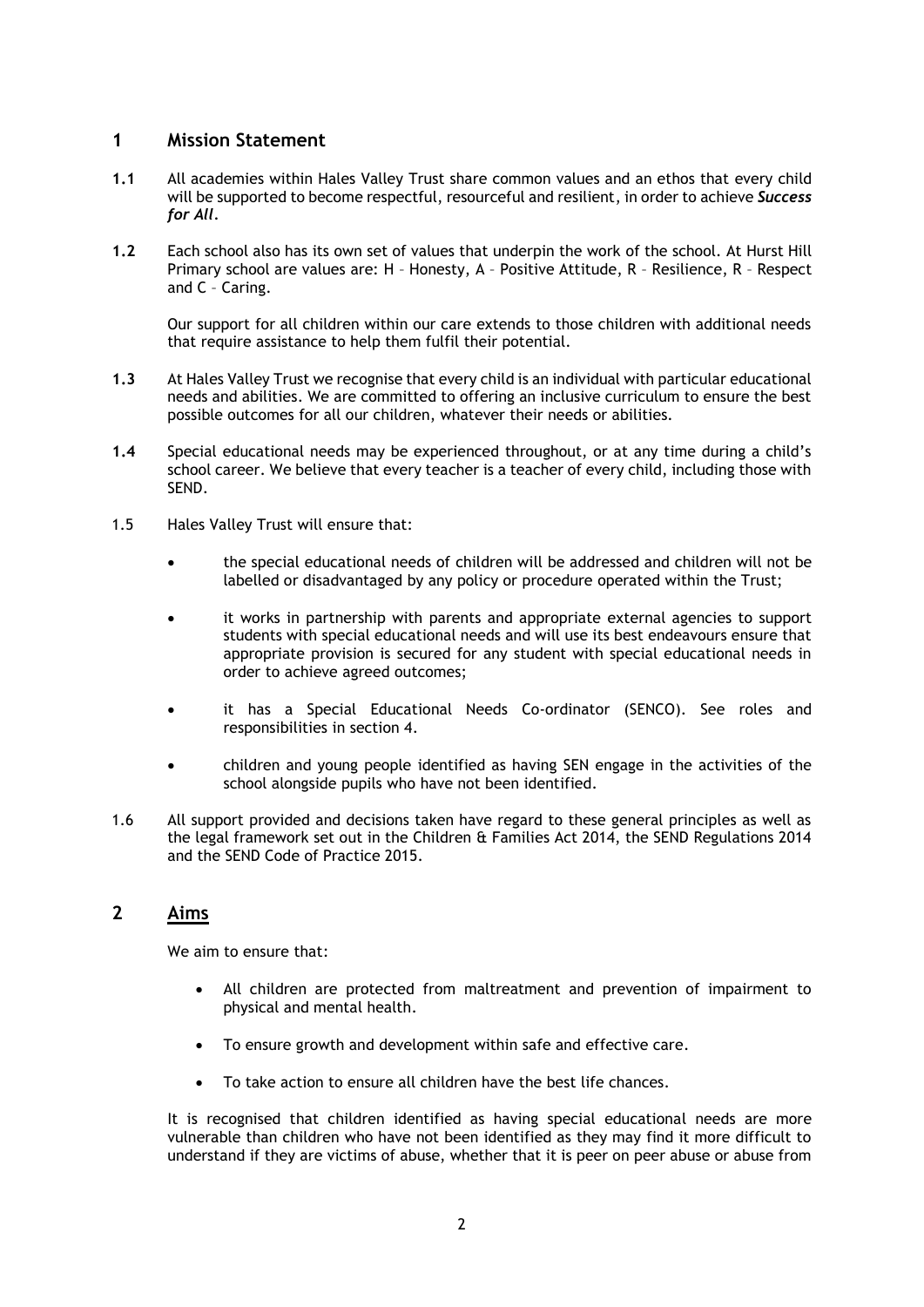an adult. They may also find it more difficult to communicate concerns or abuse with trusted adults.

- 2.2 We aim to provide every child with access to a broad and balanced education. This includes the delivery of the National Curriculum (2014), in line with the Special Educational Need and/or Disabilities Code of Practice 0-25 Guidance (2014).
- To ensure that children with complex language needs, disabilities and vulnerabilities are safeguarded through staff receiving specific training on how to identify possible signs of abuse and regular refreshers of these.
- To provide a key worker for children with complex language needs, disabilities and vulnerabilities in order to build close trusted relationships and knowledge of the child. Provide the child a range of ways to communicate such as: visuals support systems and signing where necessary.
- To ensure that the educational needs of all pupils are met.
- To ensure that aspirations and expectations of all pupils with SEND are high.
- To provide equal opportunities for all.

# **3 Definitions**

- 3.1 Under the Children & Families Act 2014, a child/young person will have been identified as having SEN if they have a learning difficulty or disability which calls for special educational provision to be made for them.
- 3.2 A child or young person will have a learning difficulty or disability if they have:
	- A significantly greater difficulty in learning than the majority of others of the same age; or
	- A disability that prevents or hinders them from making use of facilities that are generally provided for others of the same age in mainstream schools in England.
- 3.3 Special educational provision is education or training that is additional to, or different from, that made generally for other children/young people of the same age by mainstream schools.
- 3.4 For children aged two or more, special educational provision is educational or training provision that is additional to or different from that made generally for other children or young people of the same age by mainstream schools, maintained nursery schools, mainstream post-16 institutions or by relevant early years providers.
- 3.5 Pupils identified as having special educational needs and/or a disability (SEND) may have needs in one or more of the following areas:
	- Communication and Interaction
	- Cognition and Learning
	- Social, Emotional and Mental Health
	- Sensory and/or Physical needs
- 3.6 Many children and young people who have been identified as having SEND may have a disability under the Equality Act 2010 – that is '…a physical or mental impairment which has a long-term and substantial adverse effect on their ability to carry out normal day-to-day activities'. This definition includes sensory impairments such as those affecting sight or hearing, and long-term health conditions.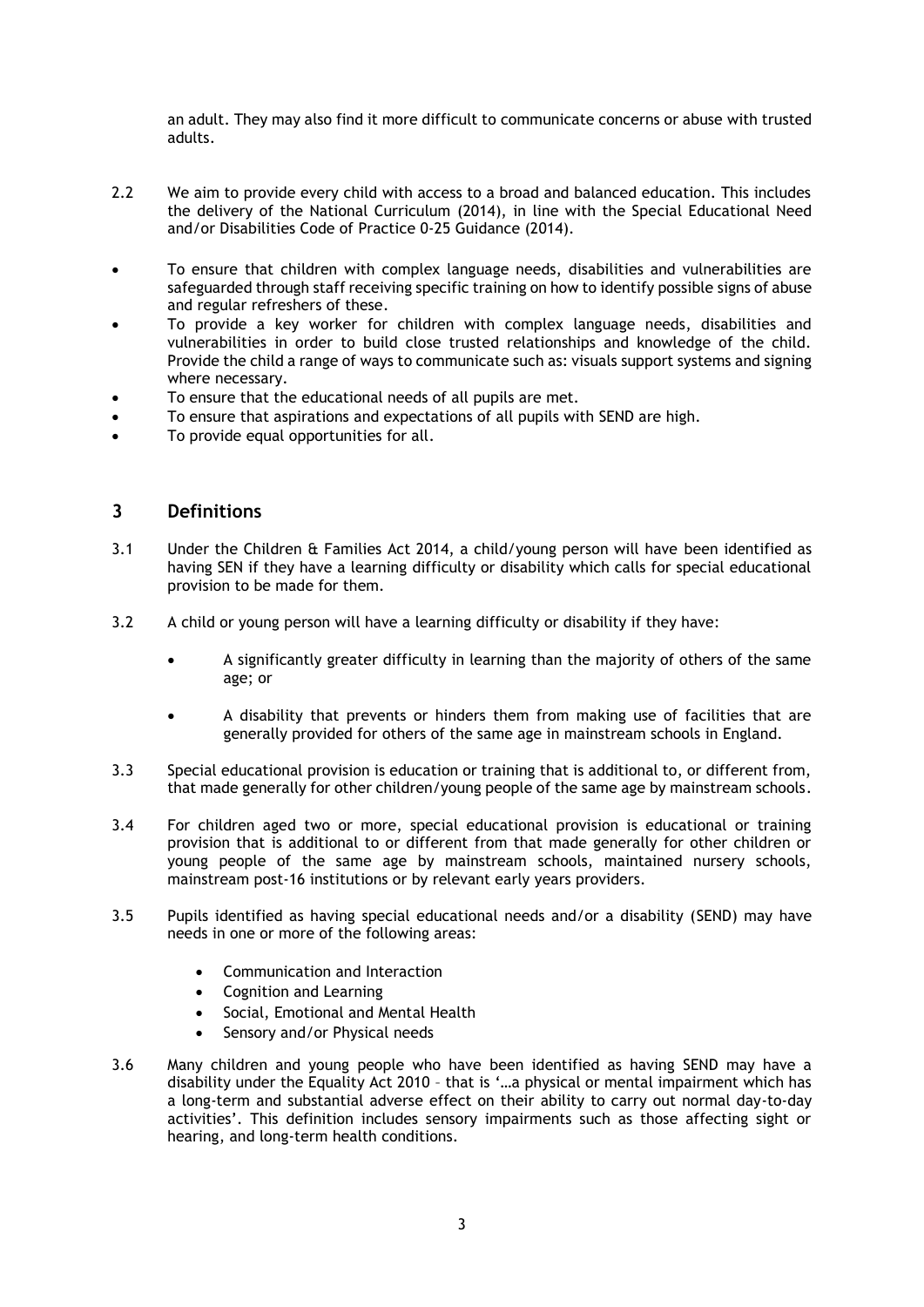- 3.7 Within school, pupils with SEND are identified on the school SEND overview so that provision to meet their needs can be routinely planned for.
- 3.8 There are other factors which could impact upon progress and attainment which would not mean that the young person would have SEND.

These include:

- Attendance and punctuality
- Health and welfare (including safeguarding concerns or being subject to a child in need plan/ child protection plan)
- Being a child looked after
- English as an additional language

# **4 Roles & Responsibilities**

- 4.1 The implementation of this policy will be monitored by the Trust Board and Local Governing Body of each school and remain under constant review by SENCO and senior leadership team.
	- Each academy will appoint a governor with responsibility for SEN. The SEN Governor will raise SEN issues at governing board meetings; monitor the quality and effectiveness of SEN provision within Hales Valley Trust and work with designated senior leaders to develop the SEN policy and provision.
	- The Head Teacher will work with the SENCO and SEN Governor to develop the SEN policy and provision within the school. The Head Teacher has overall responsibility for the provision and progress of learners with SEND.
	- The SENCO will co-ordinate Hales Valley Trust's approach to SEND provision and will undertake those duties set out in chapter 6 of the SEND Code of Practice 2015.
	- Class teachers are responsible for the progress and development of every child in their class in all subjects. They will provide an appropriate support and differentiation across the curriculum where required. Subject leaders and/or the SENCO will offer advice if needed.
	- Class teachers are responsible for the progress and development of every child in their class and will work with the SENCO and TAs to ensure the "assess plan do review" cycle is appropriately implemented to support any child who has been identified as having SEND. They can access:
		- o SEND Policy
		- o A copy of the SEND overview relating to their year group
		- o Guidance on identification of SEND in the Code of Practice
		- o Documentation linked to the Assess-Plan-Do-Review cycle for individual pupils
		- o Historical documentation relating to individual pupils
		- o Historical progress data relating to individual pupils
		- o Practical advice, teaching strategies, and information about types of special educational needs and disabilities
		- o Information available through Dudley's SEND Local Offer
		- $\circ$  In addition, careful transition plans are put in place for children with SEND so that receiving staff have full knowledge and understanding of the child's needs. In this way, every staff member will have complete and up-to-date information about all pupils with special needs and their requirements which will enable them to provide for the individual needs of all pupils.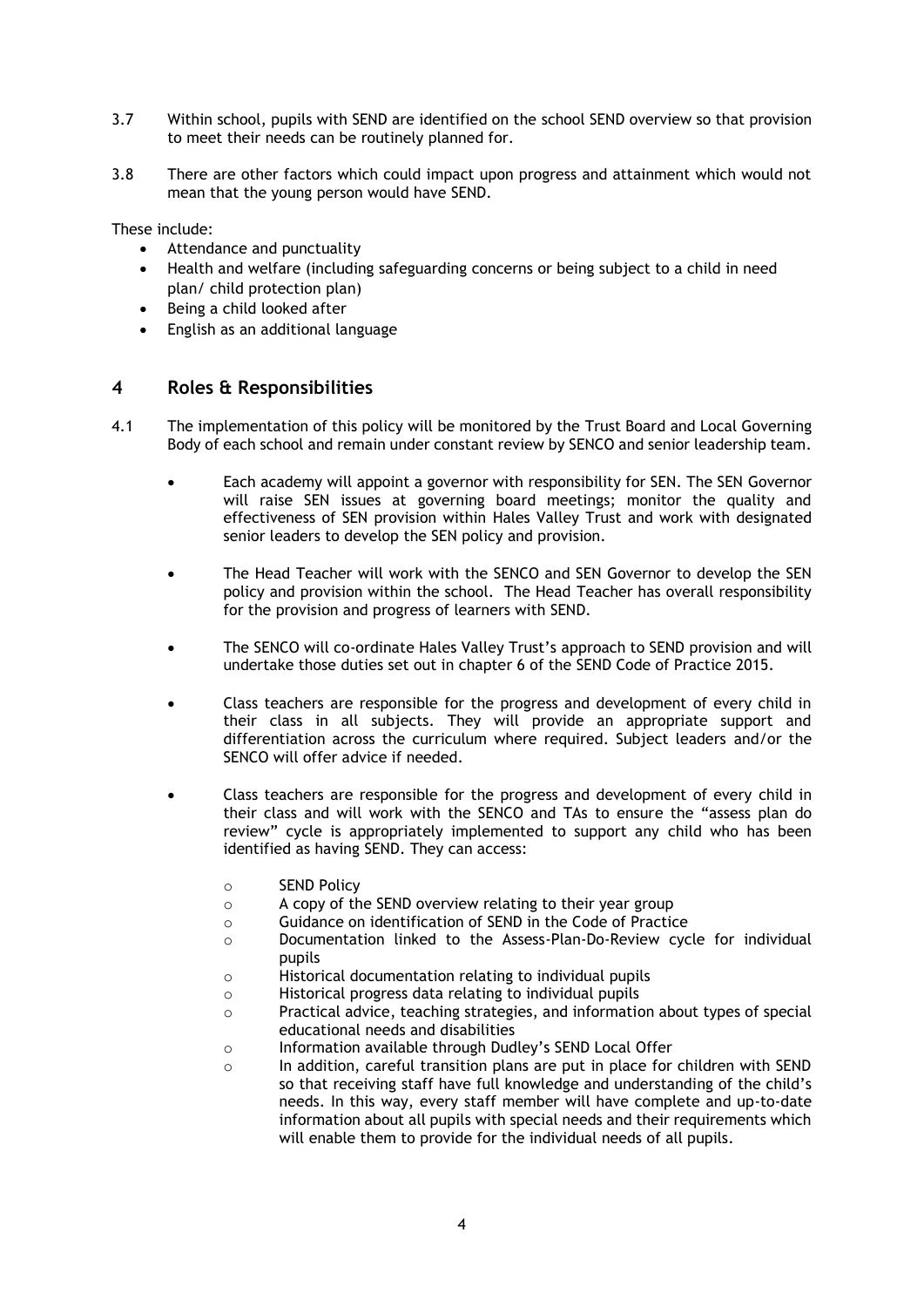- Teaching Assistants (TAs) work mainly within class-based phonics, guided reading, speech and language, English and maths sessions, supporting identified children. This enables us to offer small group support to those children with higher levels of need at SEND Support. Their work is carried out under the direction of the class teacher, SENCO and/or external agencies. This may also involve working with children in intervention groups outside of normal classroom timetables. These include a wide range of intervention programmes including our own school programmes for supporting reading, writing and maths development (see Policy for Interventions).
- Our TAs also provide pastoral support for children with social and emotional needs who have been identified as having a special need under the SEMH section of the Code of Practice 2014. Support programmes are carried out under the direction of the class teacher, SENCO and/or external agencies. The support will be specific to the needs of the child. Children may receive support such as a 'meet and greet' each morning to check in with them and several check in sessions throughout the week. Pastoral support may also include specific and bespoke interventions for that child to support with areas of difficulty such as anxiety, low self-esteem, behaviour as well as supporting children to cope with negative life experiences and challenges (including safeguarding concerns). When required, family liaison officers or SENCOs lead the Early Help process. This provides a positive framework to support children as well as families. If a child is at risk of exclusion, Trust schools will follow the guidance set out in the Inclusion Pathways document for Dudley schools. This will support schools to try to prevent a permanent exclusion.
- They lead a range of interventions to address physical needs as well as providing playground support and running social skills support groups. They provide a safe and secure environment for children to talk to an adult, particularly for those children who have low self-esteem, difficulties with social skills or feel differently from their peers.
- 4.2 Hales Valley Trust will work in partnership with children, teachers, parents and, where appropriate, other external agencies to ensure that individual learning needs are addressed within the context of the school curriculum.
- 4.3 External support services play an important part in helping the school identify, assess and make provision for pupils with SEND. Agencies which schools in the multi-academy trust *may* draw upon include:
	- The LA's specialist advisory services for children with learning difficulties (Learning Support Team)
	- Language and communication difficulties (Speech & Language Support Service)
	- Education Outreach Team for speech and language
	- Behavioural, emotional and social difficulties (Sycamore Centre)
	- Sensory impairments (PIMIS Physical Impairment and Medical Inclusion Service)
	- Autistic spectrum (AS) (Autism Outreach)
	- Educational Psychology Service
	- Community Paediatrician
	- Pre-school Special Needs Service (SEYS)
	- Visual Impairment (VI Team)
	- Hearing Impairment (HI Team)
	- Home and Hospital (Cherry Tree)
	- CAMHS (Child Adolescent Mental Health Services) referrals must be made through a GP
	- Physiotherapy
	- Occupational Therapy referrals must be made through a medical professional
	- Social Care
	- Dudley Counselling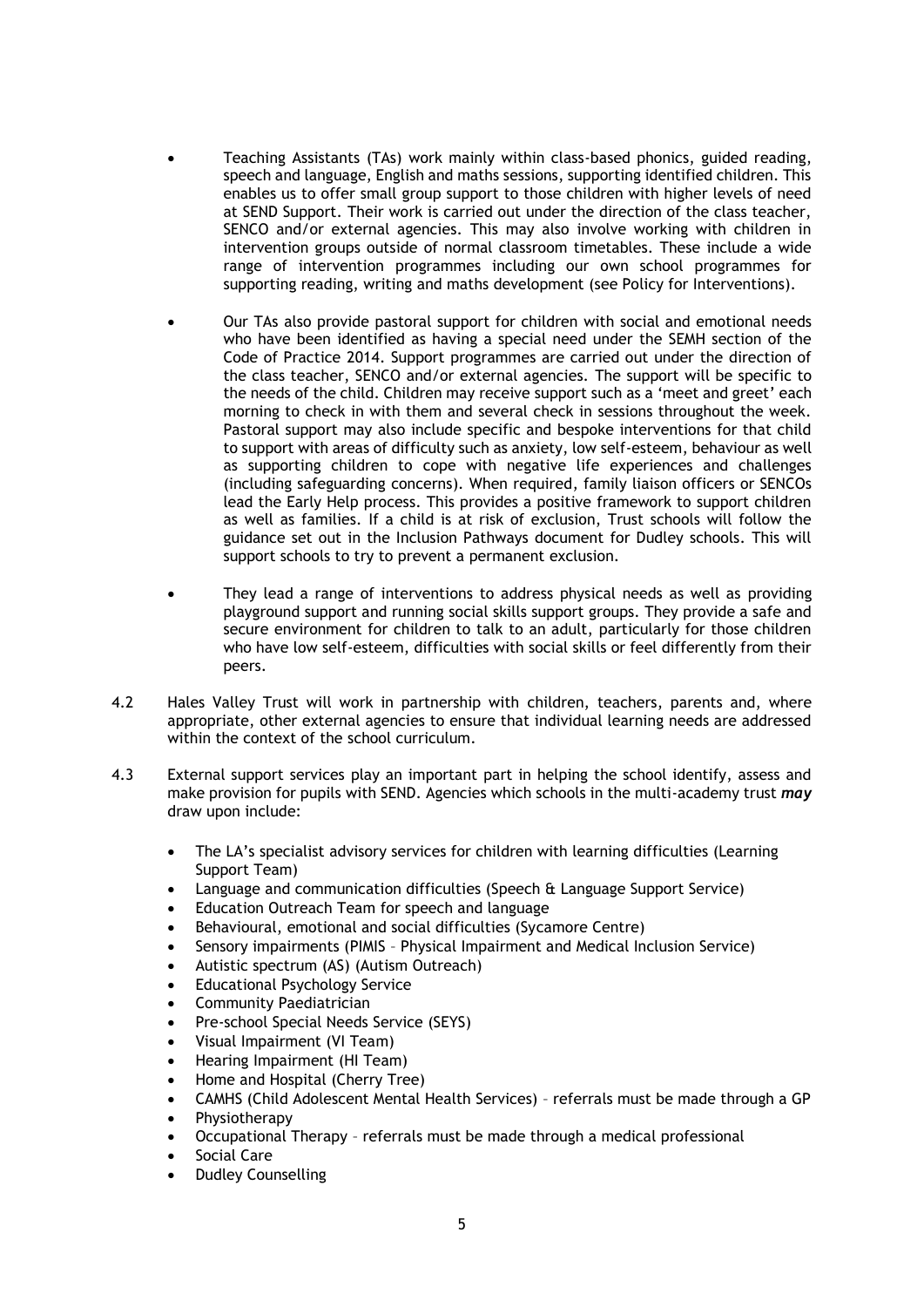- School Nurse
- Positive Steps Team referral through the school nurse
- 4.4 Most referrals to these agencies will be made by the SENCO in discussion with class teachers and will always be shared and agreed with parents/carers.
- 4.5 Parents of children identified as having special educational needs will be able to discuss the needs of their child with their child's teacher, and the SENCO.

# **5 Identification & Assessment of SEN**

## **5.1 Objectives**

#### **Our objectives are to:**

- Seek to identify the needs of pupils with SEND as early as possible. Identification will take place by developing a rounded view and understanding of a child, including attainment levels and progress over time. The definition of SEND in section 3 will also inform Trust schools of whether or not a child is identified as having special educational needs.
- Monitor the progress of all pupils in order to aid the identification of pupils with SEND. Ongoing monitoring of those pupils with SEND by their teachers will help to ensure that they are able to reach their full potential.
- Make appropriate provision to overcome all barriers to learning and ensure pupils with SEND have full access to the National Curriculum.
- Work with parents to gain a better understanding of their child and involve them in all stages of their child's education. This includes supporting them in terms of understanding SEND procedures and practices and providing regular feedback on their child's progress.
- Work with outside agencies to provide expert support and advice to assist in meeting the specific needs of the pupil.
- Create a school environment where all pupils can contribute to their own learning. This means encouraging relationships with adults in school where pupils feel safe to voice their opinions of their own needs, and carefully monitoring the progress of all pupils at regular intervals.

# **6 A Graduated Approach to SEND Support**

## **Quality First Teaching**

- 6.1 At Hales Valley Multi Academy Trust all teachers are expected to deliver high quality teaching that is differentiated and personalised to meet the individual needs of children.
- 6.2 The learning and attainment of all pupils is carefully monitored on a regular basis by the class teacher and senior leadership team. Any pupils who are falling significantly outside of the range of expected academic achievement (where there are no other factors which have impacted on progress or attainment) will be identified as a cause for concern and they will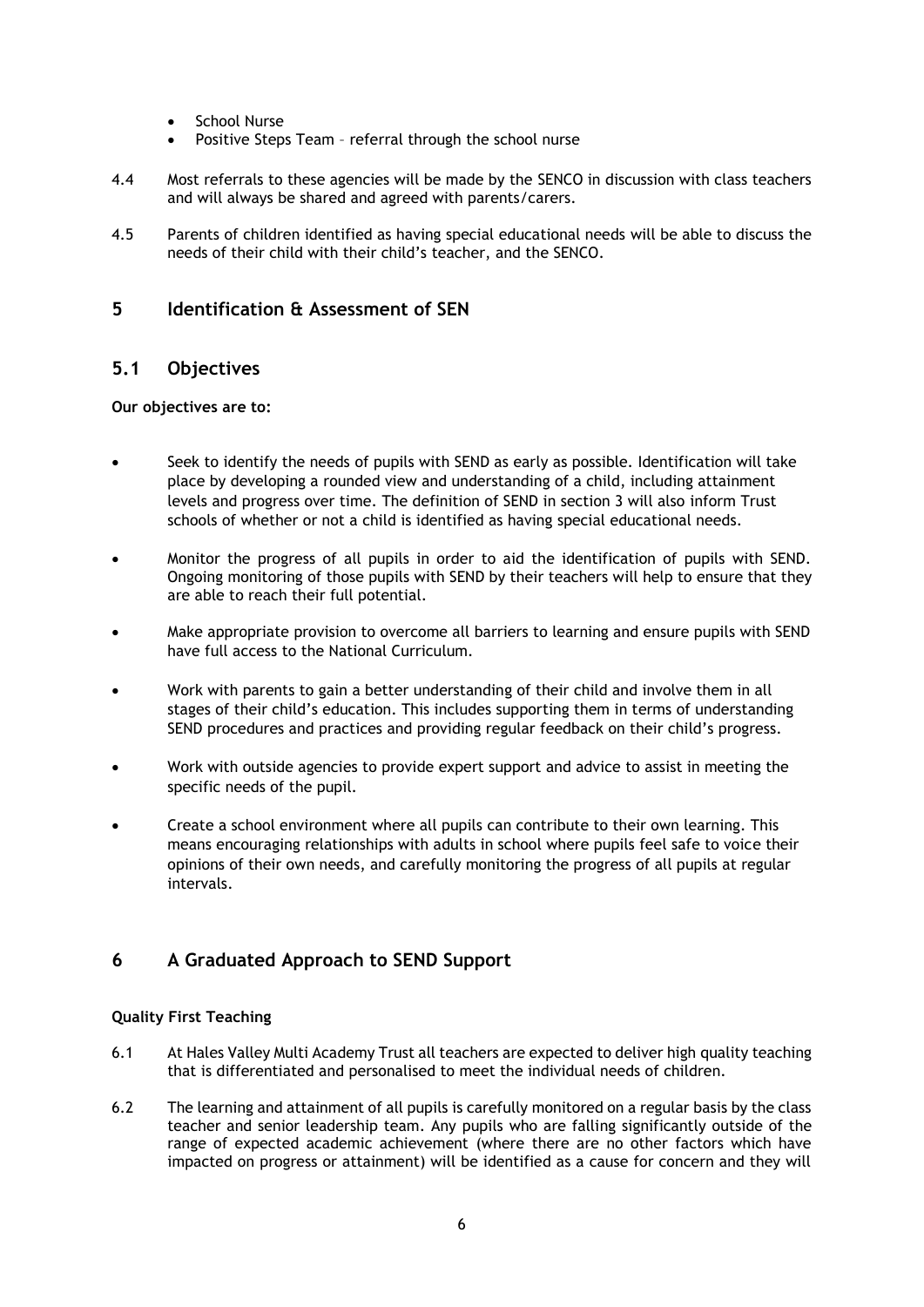be more closely monitored by staff in order to gauge their level of learning and possible difficulties.

- 6.3 The child's class teacher will take steps to provide continued differentiated learning opportunities that will aid the pupil's academic progression, in addition to a catch-up programme.
- 6.4 Parents will be informed fully of every stage of their child's development and the circumstances under which they are being monitored through ongoing meetings. Parents are encouraged to share information and knowledge about their child with the school.

#### **SEND Support**

- 6.5 Some children need educational provision that is additional to or different from that made generally for other children.
- 6.6 Where it is determined that a pupil does have SEND, parents will be formally advised of this and the pupil will be added to the SEND overview. The aim of formally identifying a pupil with SEND is to help school ensure that effective provision is put in place to remove barriers to learning and facilitate progress from individual starting points.
- 6.7 The support provided by the school consists of a four-part cycle:



- 6.8 This is an ongoing cycle to enable the provision to be refined and revised as the understanding of the needs of the pupil grows. This cycle enables the identification of those interventions and strategies which are the most effective in supporting the pupil to achieve. This cycle will be implemented in consultation with parents and pupils on a termly basis.
- 6.9 The support a child receives will depend on the individual need of the child. Some children will require support with learning. This may mean that a child has differentiated work and additional teaching

#### **Assess**

6.10 This involves clearly analysing the pupil's needs using the class teacher's assessment and experience of working with the pupil, details of previous progress and attainment, comparisons with peers and national data, as well as the views and experience of parents. The pupil's views and where relevant, advice from external support services will also be considered.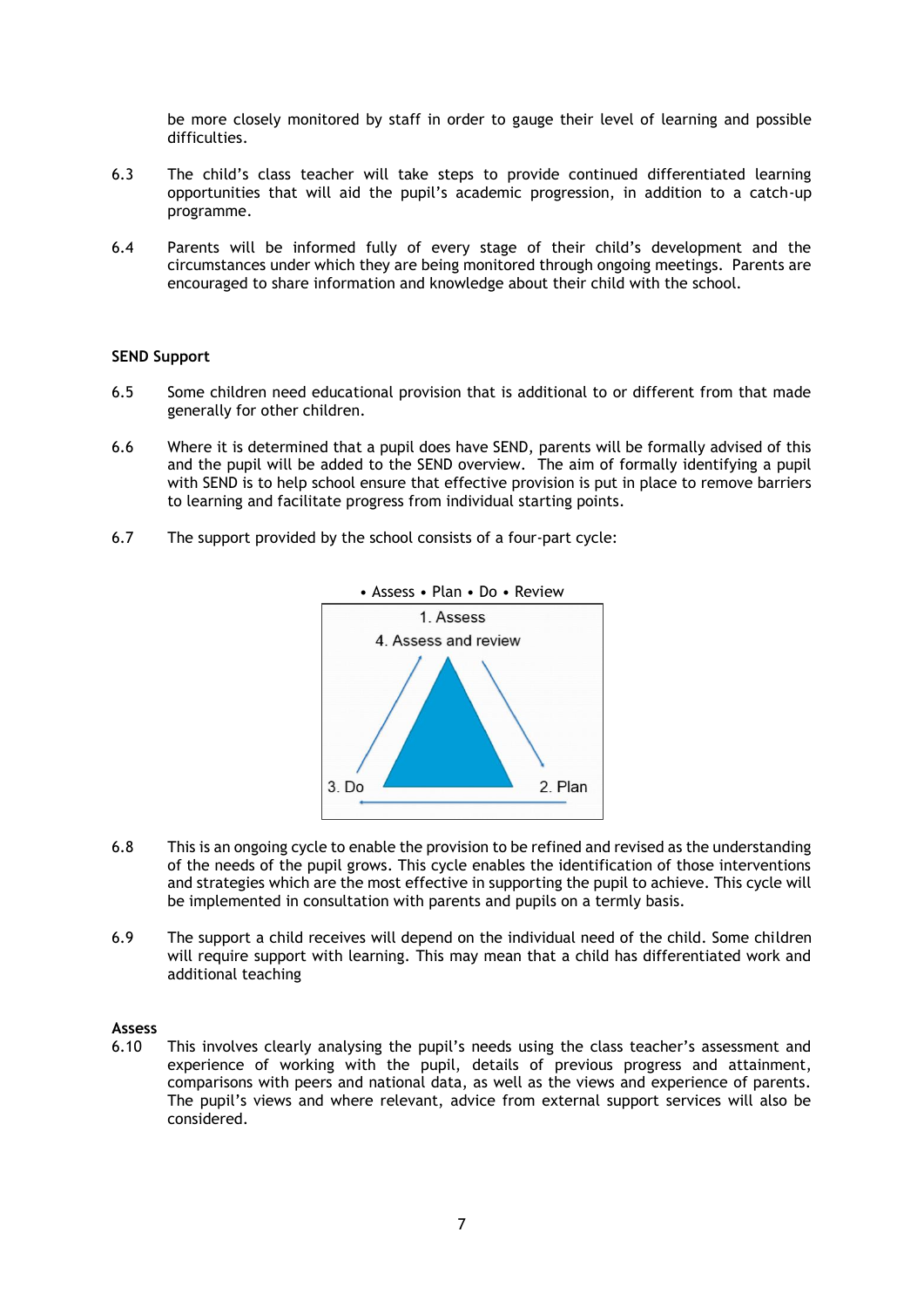6.11 Where external support services are already involved their work will help inform the assessment of need. Where they are not involved they may be contacted, if this is felt to be appropriate, following discussion and agreement from parents.

#### **Plan**

- 6.12 Planning will involve consultation between the teacher and parents to agree the provision, adjustments, interventions and support that are required; the impact on progress and development that is expected and a clear date for review. Parental involvement within this is vital to reinforce learning and contribute to progress.
- 6.13 All those working with the pupil, including support staff will be informed of their individual needs, the support that is being provided, any particular teaching strategies/approaches that are being employed and the outcomes that are being sought.

## **Do**

6.12 The class teacher remains responsible for working with the child on a day-to-day basis. They will retain responsibility even where the interventions may involve group or one-to-one teaching away from the main class teacher. They will work closely with teaching assistants to plan and assess the impact of support and interventions and make links with classroom teaching. Support with further assessment of the pupil's strengths and weaknesses, problem solving and advising of the implementation of effective support will be provided by the SENCO.

#### **Review**

- 6.13 All children regardless of needs are set targets. Data collated during Hales Valley Trust reporting process is analysed and strategies are put in place to support children that are not achieving as expected. All SEN interventions delivered outside the classroom have Specific, Measurable, Achievable Targets (SMART) set to ensure that progress is made. These are recorded using assess, plan, do review paperwork (APDR) and interventions are recorded on a provision map. Actions are monitored and reviewed against a time frame, agreed within the plan. If expected progress is not made then the SENCO may refer to a specialist services such as an Educational Psychologist. A similar process will follow and the advice of external agencies will be acted on.
- 6.14 If a child has an Educational Health Care Plan an annual review is held in accordance with legal requirements.
- 6.15 As a result of appropriate progress, a child may be removed from the SEN overview. The child will continue to be monitored through Hales Valley Trust's structured reporting programme by the senior leadership team and class teachers.
- 6.16 Reviews of a child's progress will be made regularly. The review process will evaluate the impact and quality of the support and interventions. It will also take account of the views of the pupil and their parents. The class teacher, in consultation with the parents and pupil will revise the targets and provision based on the pupil's previous progress and development.

# **7.0 Referral for an Education, Health and Care Plan (ECHP)**

- 7.1 If a child has lifelong or significant difficulties, they may undergo a statutory assessment process which can be requested by the school or parent. This will occur where the complexity of need or a lack of clarity around the needs of the child are such that a multi-agency approach to assessing that need, to planning provision and identifying resources, is required.
- 7.2 The application for an Education, Health and Care Plan will combine information from a variety of possible sources including: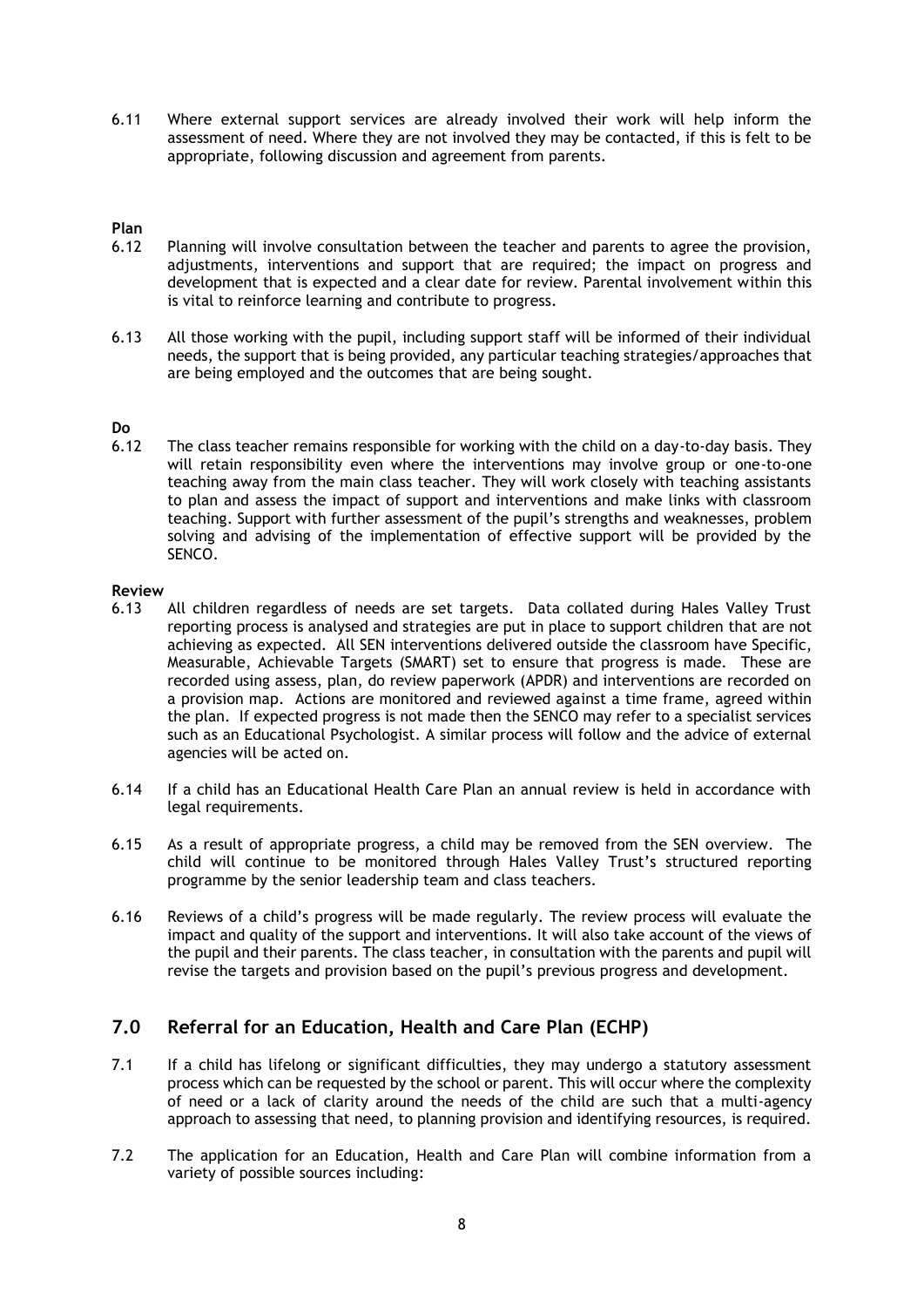- Parents
- **Teachers**
- Child
- SENCO
- Social Care
- Health professionals
- Educational Psychologists
- Any other external agencies working with the child
- 7.3 Information will be gathered relating to the current provision provided, action points that have been taken, and the preliminary outcomes of targets set. A decision will be made by a panel of professionals about whether the child is eligible for an ECHP. Parents have the right to appeal against a decision not to initiate a statutory assessment leading to an EHC Plan.<br>Further information about ECHP can found via the SEND Local Offe Further information about ECHP can found via the SEND Local Offer: <https://fis.dudley.gov.uk/localoffer/> *or* by contacting Dudley Special Educational Needs and Disability Information, Advice and Support Service (SENDIASS) on: 01384 236677.
- 7.4 Following Statutory Assessment, an EHCP may be provided by the relevant local authority, if it is decided that the child's needs are not being met by the support that is ordinarily available within the school's notional budget. The school and the child's parents will be involved developing and producing the plan.
- 7.5 Parents have the right to appeal if an EHCP assessment is declined, or an EHCP is declined or against the content of the EHCP. They may also appeal against the school named in the plan if it differs from their preferred choice.
- 7.6 Once the EHCP has been completed and agreed, it will be kept as part of the pupil's formal record and reviewed at least annually by staff, parents and the pupil. The annual review enables provision for the pupil to be evaluated and, where appropriate, for changes to be put in place.

# **8 Admission and Inclusion Arrangements**

- 8.1 The school's admissions criteria do not discriminate against pupils with special education needs and/or disabilities, and its admissions policy has due regard for the guidance in the Code of Practice which accompany the SEN and Disability Act.
- 8.2 The school follows the admissions criteria as laid down in the school's Admissions Policy, which is available to all parents. Provided there is a place available within the appropriate year group, all children will be admitted whatever their learning ability.
- 8.3 Parents or carers seeking the admission of a pupil in receipt of an EHCP must do so through the local authority SEN Team, who will arrange the appropriate consultation with Hales Valley Trust schools regarding admission.

# **9 Transition**

#### **Inter-School/Nursery to School Transfers**

9.1 Records are received from previous schools/year group and passed to class teachers and the SENCO. Where appropriate, further meetings between school and home may take place and an enhanced transition may be arranged.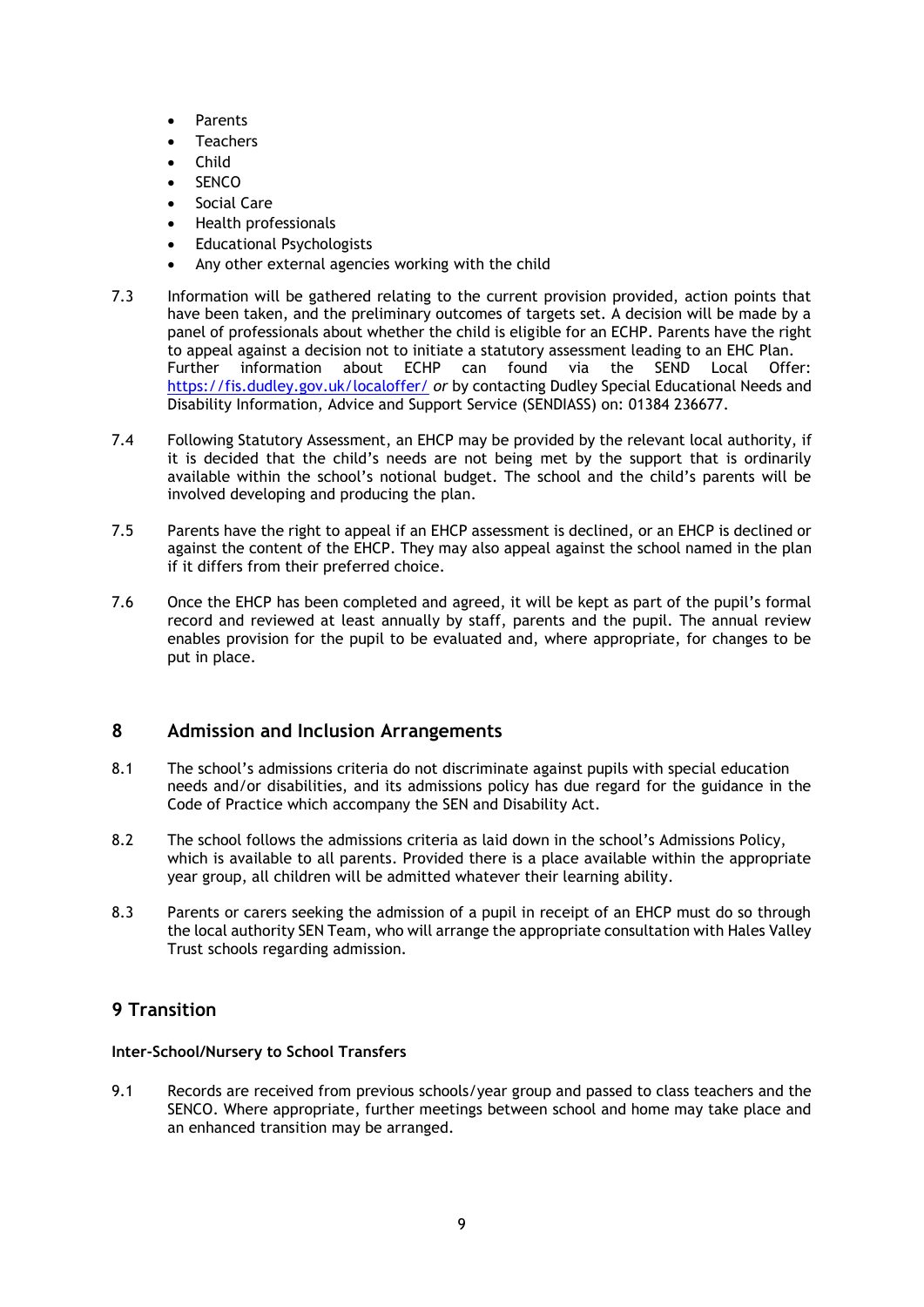## **Transfer to Secondary School**

- 9.2 This information is collated from the transfer of school files from the previous school or early years setting and during transition meetings which are held with all the feeder schools or early years setting, in the summer term, before students start at Hales Valley Trust. If necessary a strategy sheet will be drawn up for each student with SEN and reports from the specialist early years team or other outside agencies will be shared with class teachers.
- 9.3 The class teachers in Year 6 have detailed discussions with secondary colleagues about all the pupils moving onto secondary school. In some cases, the SENCO meets with Secondary SENCOs to discuss the Special Educational Needs of children individual children moving to Year 7. All records are passed onto Secondary SENCOs. Where appropriate, further meetings between school and home may take place and an enhanced transition may be arranged.

## **10 Supporting Children with Medical Conditions**

- 10.1 The school recognises that pupils with medical conditions should be fully supported so that they have full access to education, including school trips and physical education. Some children with medical conditions may be disabled and where this is the case the school will comply with its duties under the Equality Act 2010.
- 10.2 Some children with medical conditions may also have an EHCP which brings together health and social care needs, as well as their special educational provision and the SEND Code of Practice (2014) is followed.

## **11 Training and Resources**

- 11.1 We aim to keep all school staff up to date with relevant training and developments in teaching practice in relation to the needs of pupils with SEND. The SEND and/or pastoral team attends relevant safeguarding courses which support the safeguarding of all children including SEND, as well as SEND courses, including Dudley's SENCO network meetings, in order to keep up to date with Local and National updates in SENCO.
- 11.2 We recognise the need to train all our staff on SEND issues and we have funding available to support this professional development. The SENCO, with the senior leadership team, ensure that training opportunities are matched to school development priorities.
- 11.3 All teaching and support staff undertake induction on taking up a post and this includes meeting with the SENCO to explain the systems and structures in place around the school's SEND provision and practice, and to discuss the needs of individual pupils.

# **12 Education When School Closes Unexpectedly - Remote Learning Offer**

Where possible, vulnerable children and children with EHCPs would be encouraged to attend school. Where this is not possible, the Trust schools have a robust remote learning offer.

- 12.1 Teachers will liaise with the SENCO and other relevant colleagues to ensure all pupils remain fully supported for the period of remote education.
- 12.2 The SENCO will arrange additional support for pupils with SEND which will be unique to the individual's needs, e.g. via regular phone calls, individual sessions relating to their APDR and EHCP targets.